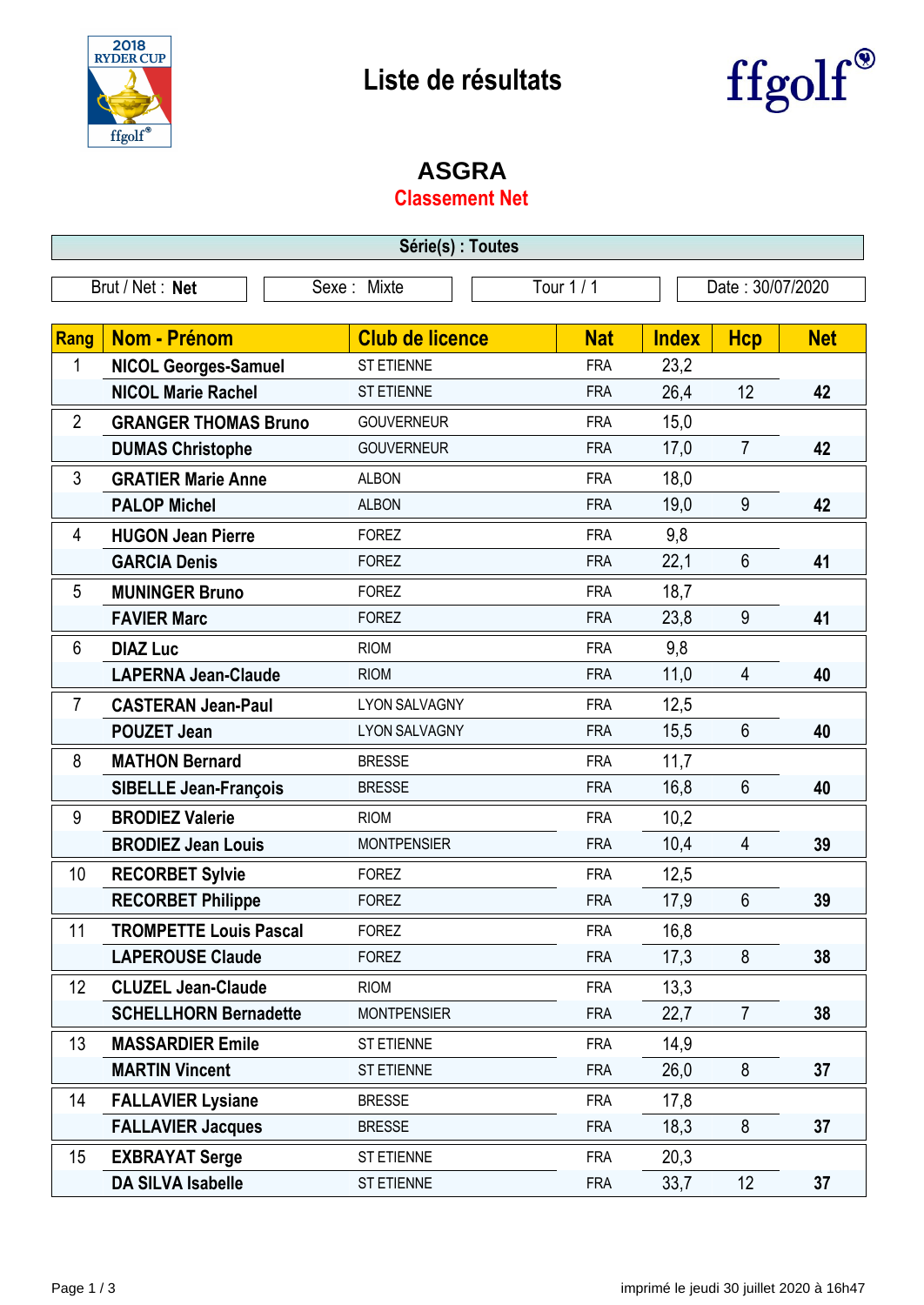| Rang | <b>Nom - Prénom</b>            | <b>Club de licence</b> | <b>Nat</b> | <b>Index</b> | <b>Hcp</b>     | <b>Net</b> |
|------|--------------------------------|------------------------|------------|--------------|----------------|------------|
| 16   | <b>NOIRFALISE Claudie</b>      | ST ETIENNE             | <b>FRA</b> | 24,2         |                |            |
|      | <b>NOIRFALISE Joannés</b>      | ST ETIENNE             | <b>FRA</b> | 24,5         | 11             | 37         |
| 17   | <b>VIVIEN Jean-Louis</b>       | <b>FOREZ</b>           | <b>FRA</b> | 21,9         |                |            |
|      | <b>LAVY Jacqueline</b>         | <b>FOREZ</b>           | <b>FRA</b> | 22,3         | 10             | 37         |
| 18   | <b>GAGNAIRE Bernard</b>        | <b>FOREZ</b>           | <b>FRA</b> | 14,8         |                |            |
|      | <b>ROJON Robert</b>            | <b>FOREZ</b>           | <b>FRA</b> | 18,3         | $\overline{7}$ | 36         |
| 19   | <b>VERNAY Gilles</b>           | <b>FOREZ</b>           | <b>FRA</b> | 23,3         |                |            |
|      | <b>BONNET Andree</b>           | <b>FOREZ</b>           | <b>FRA</b> | 42           | 13             | 35         |
| 20   | <b>ROY Michele</b>             | <b>ALBON</b>           | <b>FRA</b> | 22,3         |                |            |
|      | <b>PAYANT Jean Michel</b>      | <b>ALBON</b>           | <b>FRA</b> | 23,0         | 11             | 35         |
| 21   | <b>REGENT Alain</b>            | <b>GOLF CLUB LYON</b>  | <b>FRA</b> | 19,3         |                |            |
|      | <b>REGENT Chantal</b>          | <b>GOLF CLUB LYON</b>  | <b>FRA</b> | 29,1         | 11             | 35         |
| 22   | <b>PERRIOL Camille</b>         | <b>ST CLAIR</b>        | <b>FRA</b> | 16,4         |                |            |
|      | <b>BEDOCK Bernard</b>          | <b>ST CLAIR</b>        | <b>FRA</b> | 31,7         | 10             | 35         |
| 23   | <b>RIVA Jacques</b>            | ST ETIENNE             | <b>FRA</b> | 14,8         |                |            |
|      | <b>RIVA Ana</b>                | <b>ST ETIENNE</b>      | <b>FRA</b> | 24,0         | 8              | 33         |
| 24   | <b>BELLIOT Jean-Daniel</b>     | ST ETIENNE             | <b>FRA</b> | 18,1         |                |            |
|      | <b>BOURGUIGNON Michel</b>      | <b>ST ETIENNE</b>      | <b>FRA</b> | 27,4         | 10             | 33         |
| 25   | <b>ROSSI Franco</b>            | ST ETIENNE             | <b>FRA</b> | 23,6         |                |            |
|      | <b>GARDES Michèle</b>          | ST ETIENNE             | <b>FRA</b> | 24,6         | 11             | 33         |
| 26   | <b>PIERRON Robert</b>          | <b>GOUVERNEUR</b>      | <b>FRA</b> | 22,0         |                |            |
|      | <b>MATHONNET Gerard</b>        | <b>GOUVERNEUR</b>      | <b>FRA</b> | 27,3         | 11             | 33         |
| 27   | <b>GERRY Claire</b>            | <b>ST CLAIR</b>        | <b>FRA</b> | 11,8         |                |            |
|      | <b>GUIGAL Martine</b>          | <b>ST CLAIR</b>        | <b>FRA</b> | 26,5         | $\overline{7}$ | 33         |
| 28   | <b>MARTIN Pierre</b>           | <b>ST ETIENNE</b>      | <b>FRA</b> | 18,8         |                |            |
|      | <b>LE BLANC Olivier</b>        | ST ETIENNE             | <b>FRA</b> | 20,3         | 9              | 33         |
| 29   | <b>ODE Hélène</b>              | ST ETIENNE             | <b>FRA</b> | 21,0         |                |            |
|      | <b>ODE Pierre</b>              | <b>ST ETIENNE</b>      | <b>FRA</b> | 22,1         | 10             | 33         |
| 30   | <b>PINAULT Robert</b>          | <b>FOREZ</b>           | <b>FRA</b> | 17,4         |                |            |
|      | <b>LAVY Maurice</b>            | <b>FOREZ</b>           | <b>FRA</b> | 34,6         | 11             | 32         |
| 31   | <b>SAINT IGNAN Jean Claude</b> | <b>FOREZ</b>           | <b>FRA</b> | 23,2         |                |            |
|      | <b>SAINT IGNAN Martine</b>     | <b>FOREZ</b>           | <b>FRA</b> | 27,4         | 12             | 32         |
| 32   | <b>JACOBY Georges</b>          | <b>ALBON</b>           | <b>FRA</b> | 25,6         |                |            |
|      | <b>DAVIGNON Patrick</b>        | <b>ALBON</b>           | <b>FRA</b> | 31,5         | 13             | 31         |
| 33   | <b>LORENZO Ildefonso</b>       | ST ETIENNE             | <b>FRA</b> | 16,6         |                |            |
|      | <b>SERRA Georges</b>           | ST ETIENNE             | <b>FRA</b> | 20,3         | 8              | 31         |
| 34   | <b>PONS Geneviève</b>          | <b>LYON SALVAGNY</b>   | <b>FRA</b> | 18,7         |                |            |
|      | <b>SERVY Michel</b>            | <b>LYON SALVAGNY</b>   | <b>FRA</b> | 19,9         | 9              | 30         |
| 35   | <b>ROLLAND Michel</b>          | <b>BEAUJOLAIS</b>      | <b>FRA</b> | 20,6         |                |            |
|      | <b>BOUCAUD Sylvain</b>         | <b>BEAUJOLAIS</b>      | <b>FRA</b> | 30,2         | 11             | 29         |